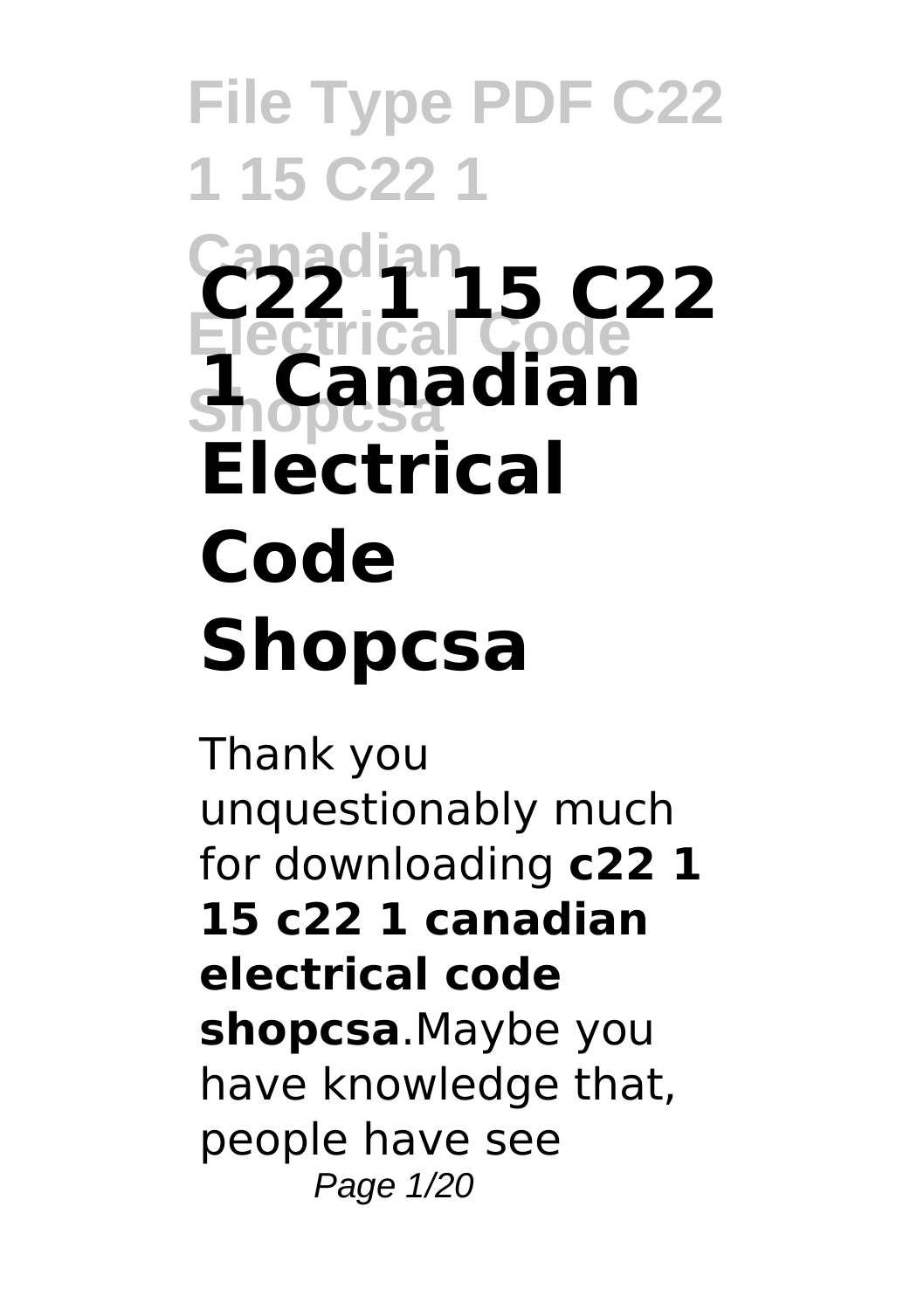**Gumerous** period for their favorite books as **Shopcsa** c22 1 canadian soon as this c22 1 15 electrical code shopcsa, but end happening in harmful downloads.

Rather than enjoying a good book following a mug of coffee in the afternoon, instead they juggled when some harmful virus inside their computer. **c22 1 15 c22 1 canadian** Page 2/20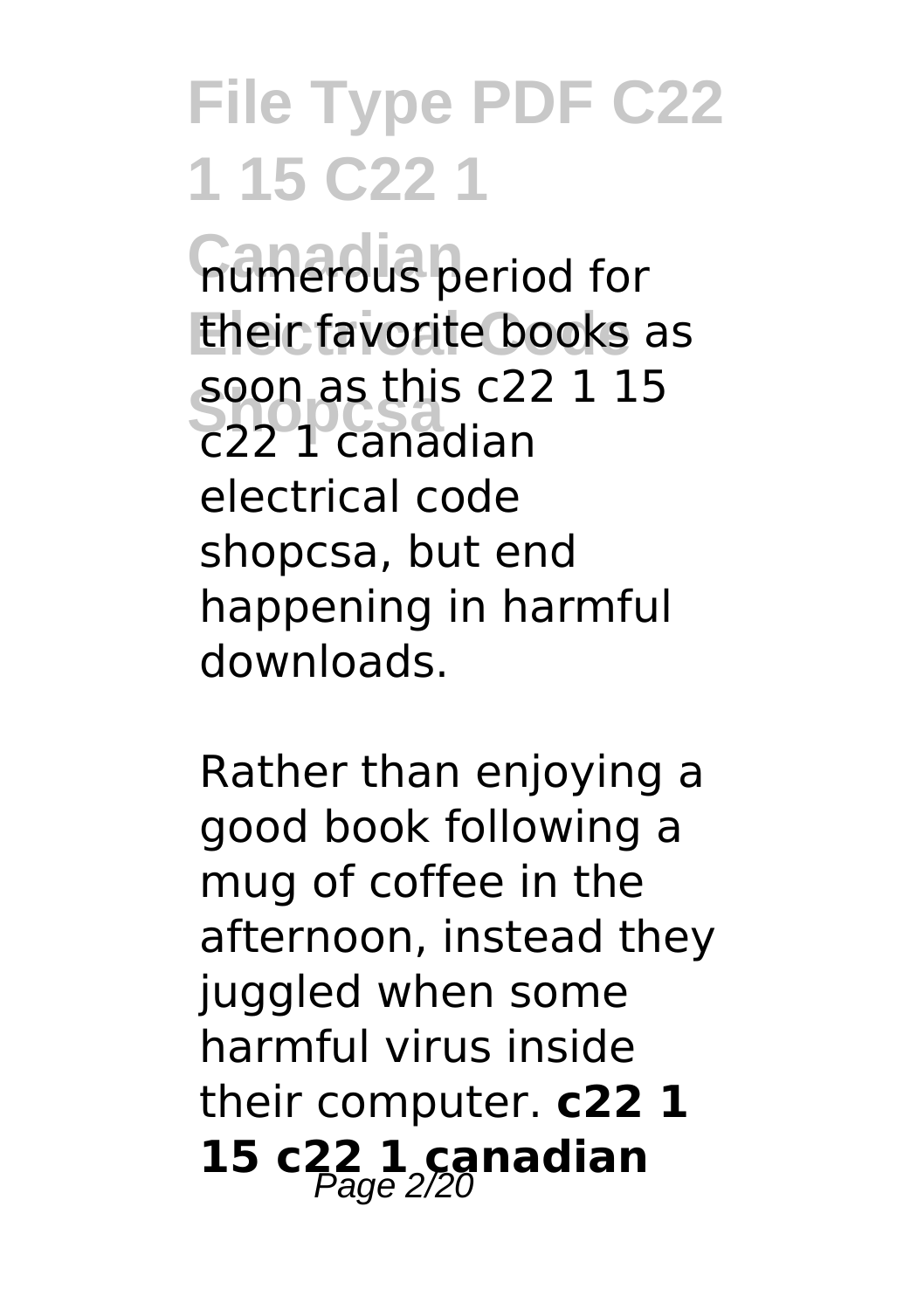**Canadian electrical code shopcsa** is easily e **Shopcsa** library an online reached in our digital admission to it is set as public so you can download it instantly. Our digital library saves in combination countries, allowing you to get the most less latency time to download any of our books bearing in mind this one. Merely said, the c22 1 15 c22 1 canadian electrical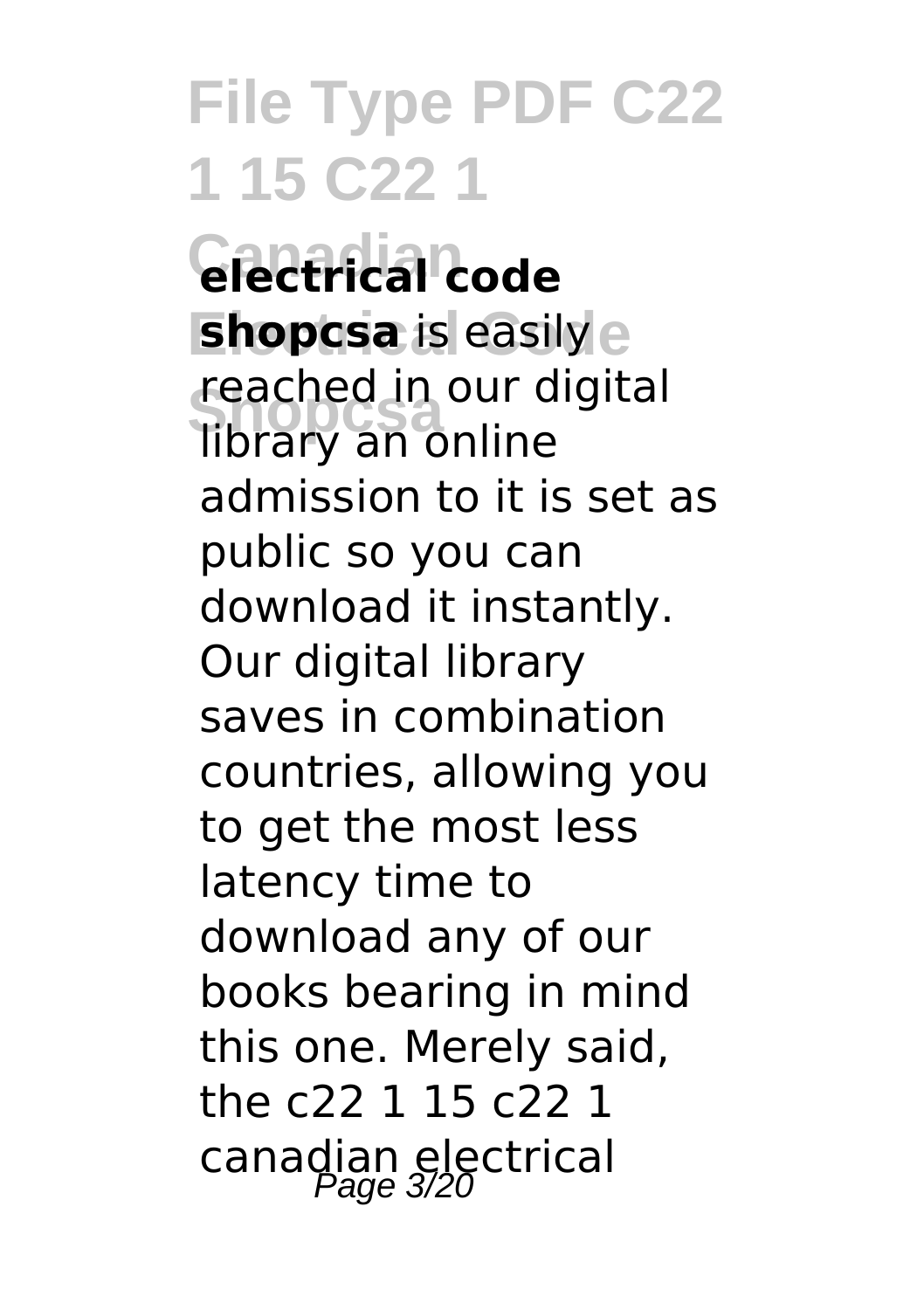**Canadian** code shopcsa is universally compatible following any devices to read.

Every day, eBookDaily adds three new free Kindle books to several different genres, such as Nonfiction, Business & Investing, Mystery & Thriller, Romance, Teens & Young Adult, Children's Books, and others.

# C22 1 15 C<sub>22</sub> 1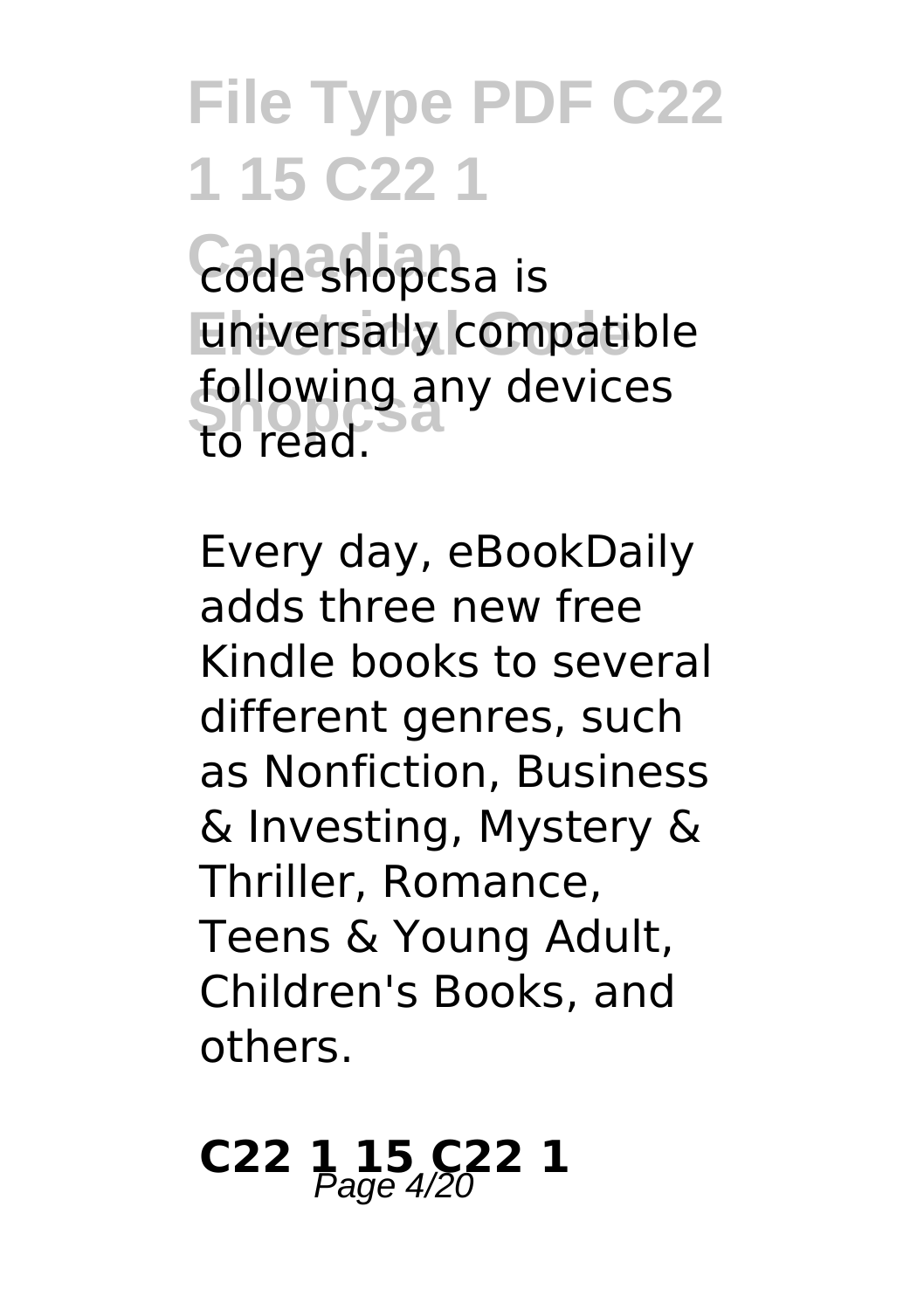Eaton<sup>o</sup> Cutler Hammer **Non-lluminated** de **Shopcsa** Bezel, Black, 1 NC, Pushbutton, Silver 0.2m M13, C22 Series

#### **Iec/En 60947 5 1 Switch at Allied Electronics & Automation, Inc** Now in its 25th edition, the CSA C22.1:21, Canadian Electrical Code, Part I includes over 200 additions and revisions, including: ...  $C22.1-15$ . Canadian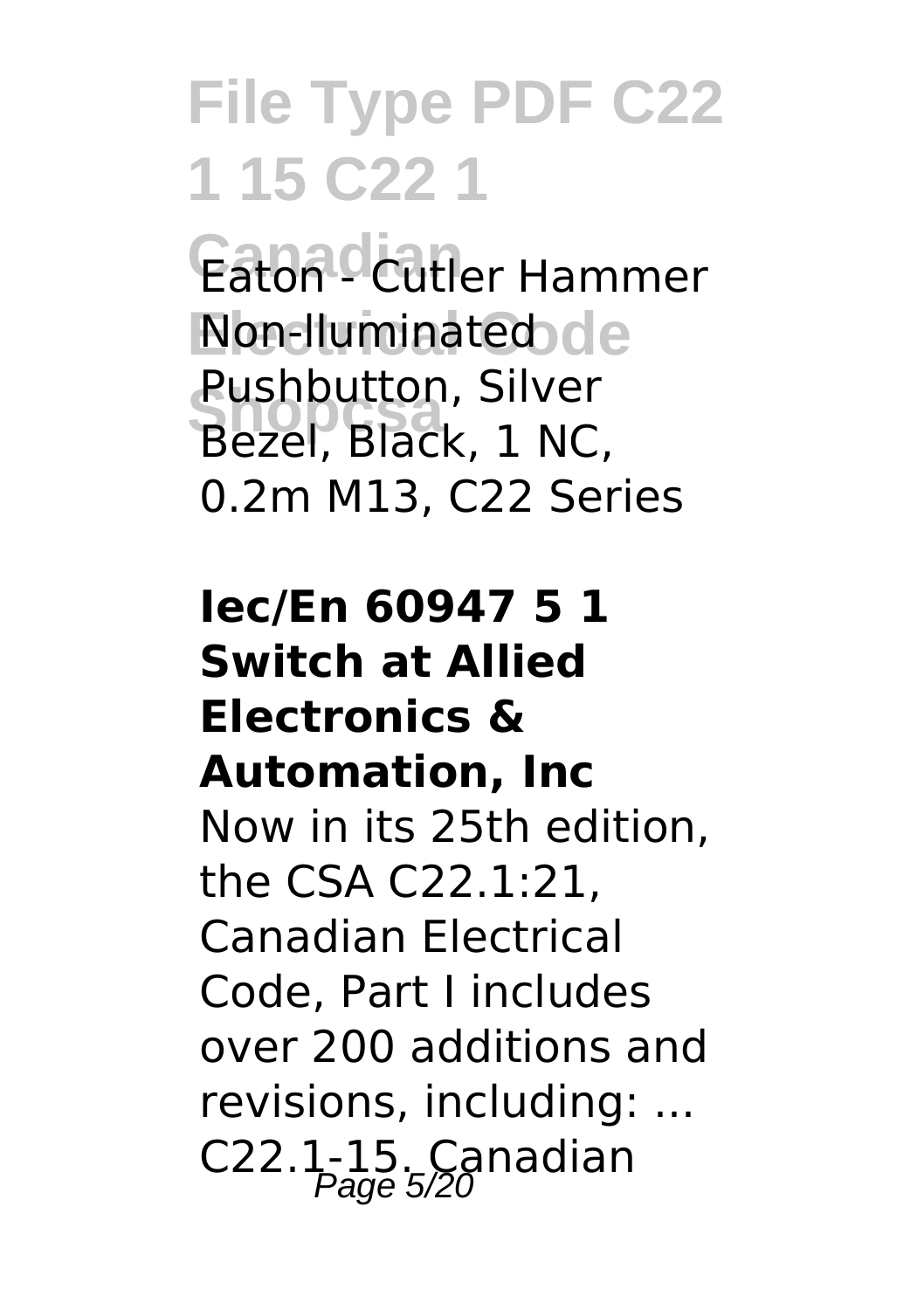Electrical<sup>2</sup>Code, Part I (23rd Edition), Safety **Standard for Electric**<br>Installations. Active. Standard for Electrical English French. C22.1-12.

#### **CSA C22.1:21 | Product | CSA Group**

C22.0 is a billable/specific ICD-10-CM code that can be used to indicate a diagnosis for reimbursement purposes. The 2022 edition of ICD-10-CM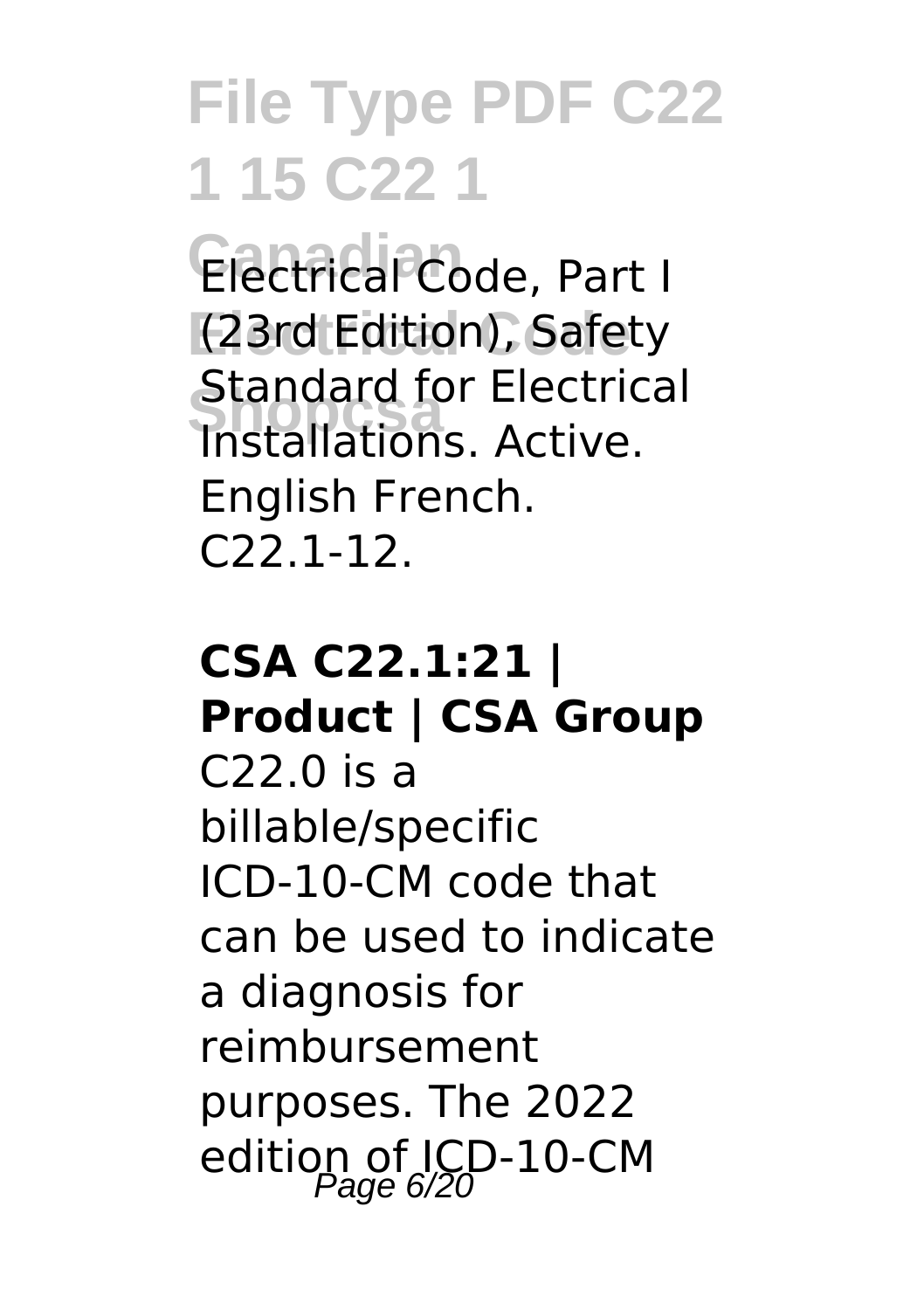C<sub>22.0</sub> became effective on October 1, **Shopcsa** American ICD-10-CM 2021. This is the version of C22.0 - other international versions of ICD-10 C22.0 may differ.

#### **2022 ICD-10-CM Diagnosis Code C22.0: Liver cell carcinoma** NI Component AEx nC US Class I, Zone 2 ANSI/UL 60079-15 Ex nC CA Zone 2 CSA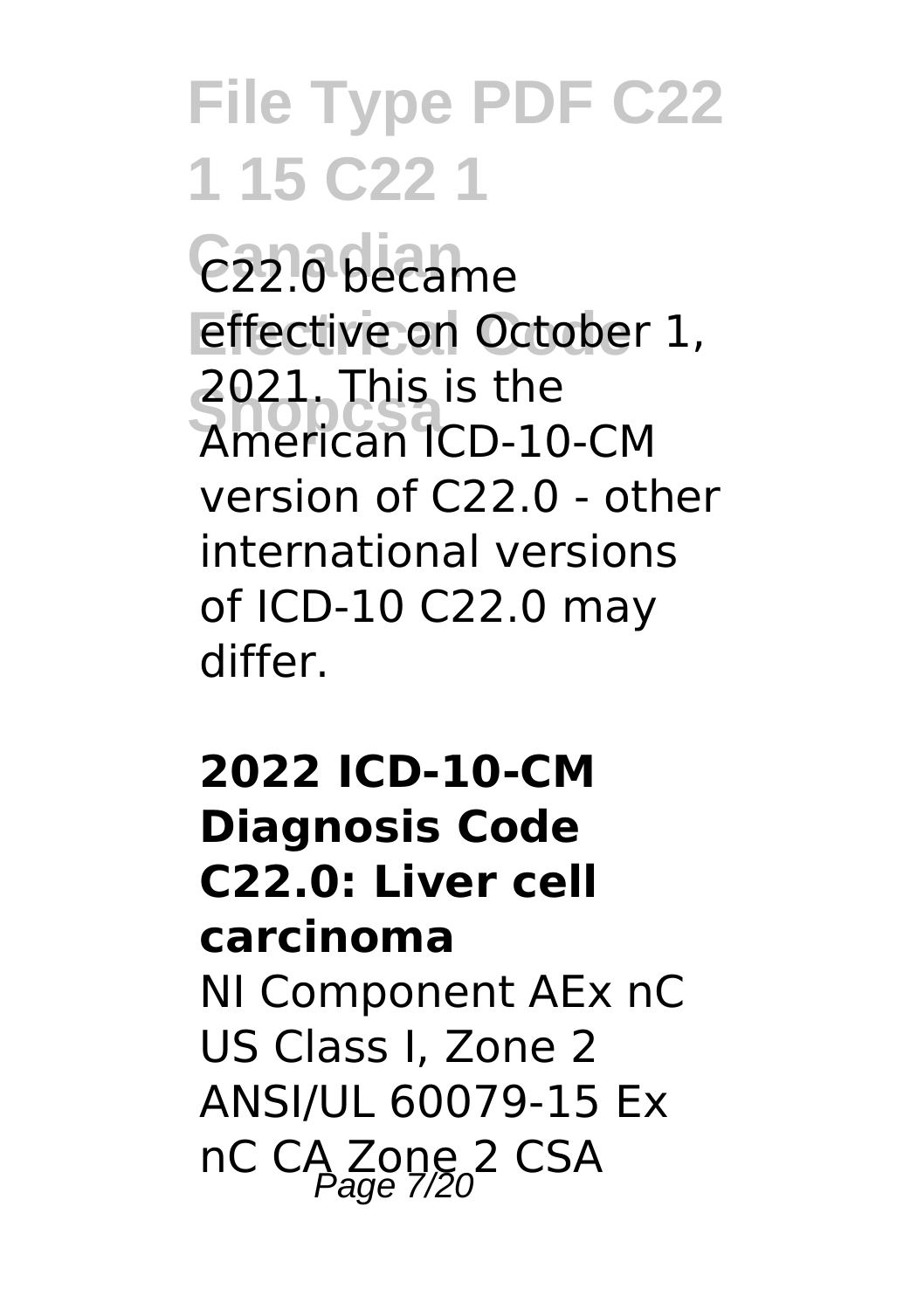**Canadian** C22.2 No. 60079-15 Ex **Electrical Code** nC EU Category 3G EN **Shopcsa** EPL Gc IEC 60079-15 IEC 60079-15 Ex nC IEC Intrinsic Safety (I.S.) US Class I, Division 1 FM 3610 Limit energy of sparks and surface temperature (I.S.) CA Class I, Division 1 C22.2 No. 60079-11 or CSA C22.2 No. 157

**Guide to Hazardous Locations - FM Approvals** The launch was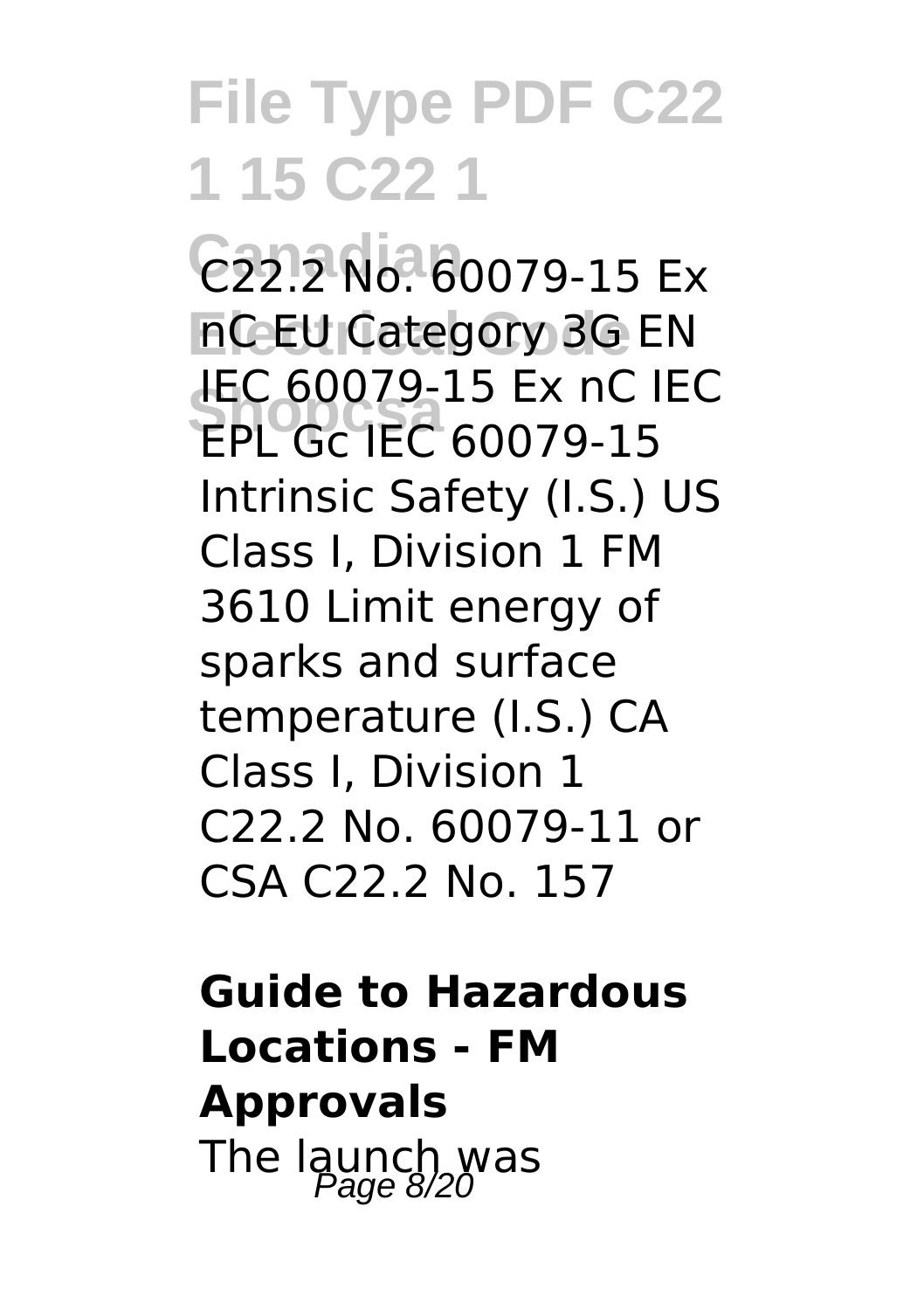**Canadian** postponed from its **initial launch date of 26** June 2013 due to a<br>technical spag in the technical snag in the 2nd stage of the PSLV-C22 launch rocket. ISRO then replaced the faulty component in the rocket and rescheduled the launch to 1 July 2013 at 11:43 p.m. [9] [10]

#### **IRNSS-1A - Wikipedia** Series-1 thromboxanes (thromboxanes with  $1$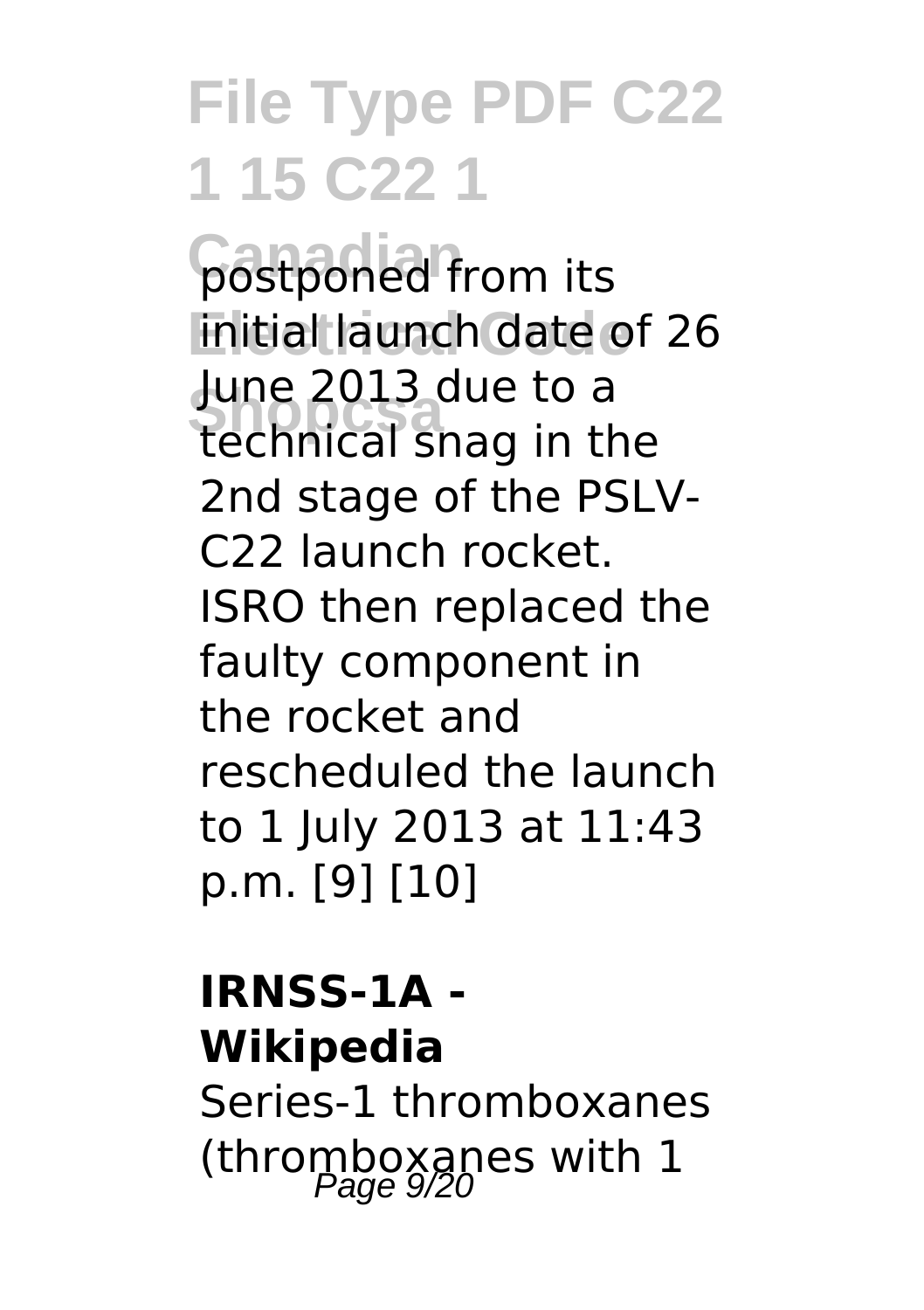double-bond), via the **COX-1 and COX-2 e Shopcsa** prostanoids, via the pathways. Series-1 COX-1 and COX-2 pathways. A 15-hydroxyl derivative that blocks the transformation of arachidonic acid to leukotrienes. All of these effects are antiinflammatory.

**Dihomo-γ-linolenic acid - Wikipedia** The  $C_{Pcal}^{22}$  Mk V sits atop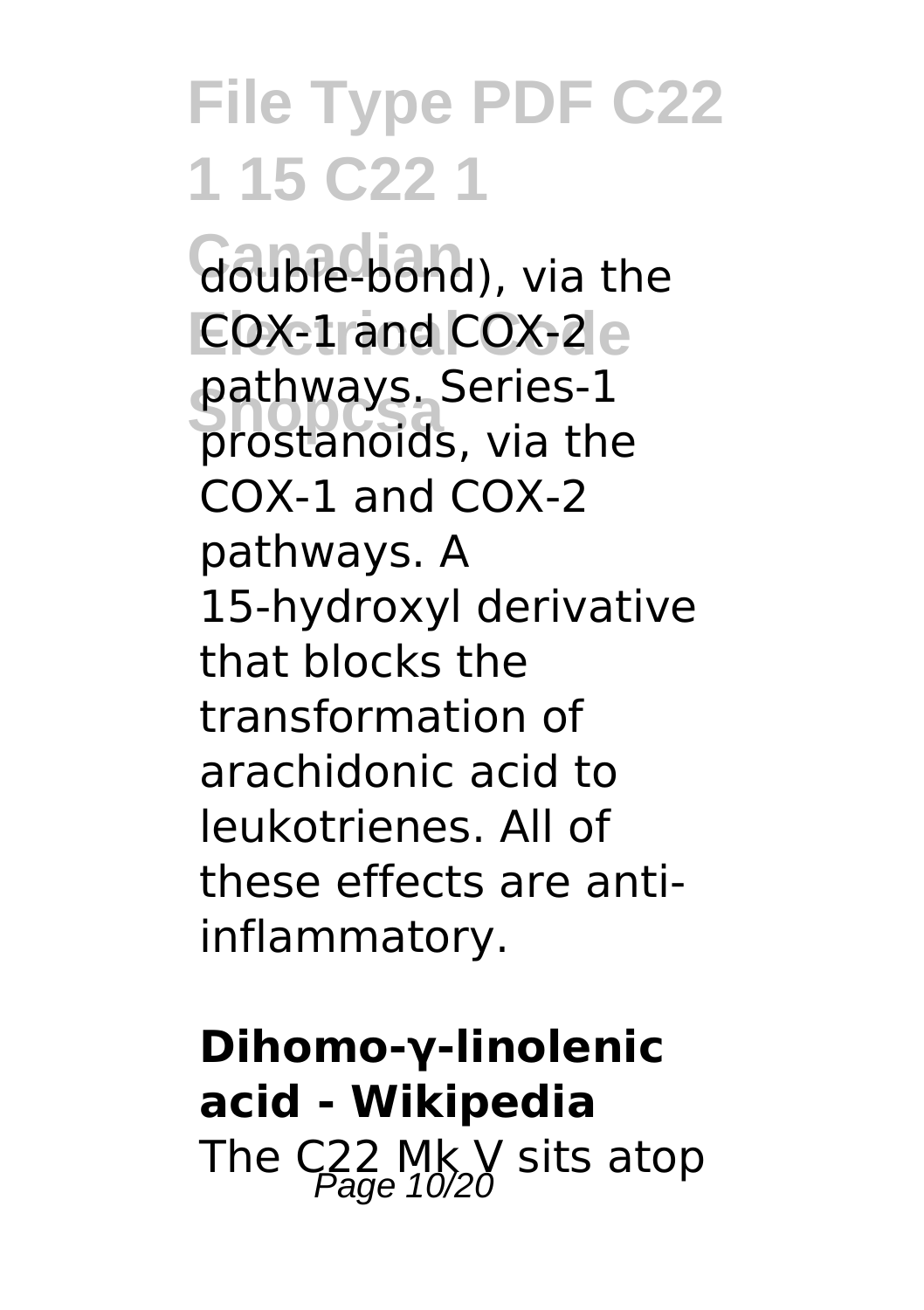**G** stunning polished stainless steel chassis **Shopcsa** timeless McIntosh and features the illuminated logo, control knobs, and aluminum end caps. With its retro black glass and aluminum front panel design, the C22 Mk V will fit right in with McIntosh home audio systems of any era – from the 1950s to current day.

### **McIntosh C22**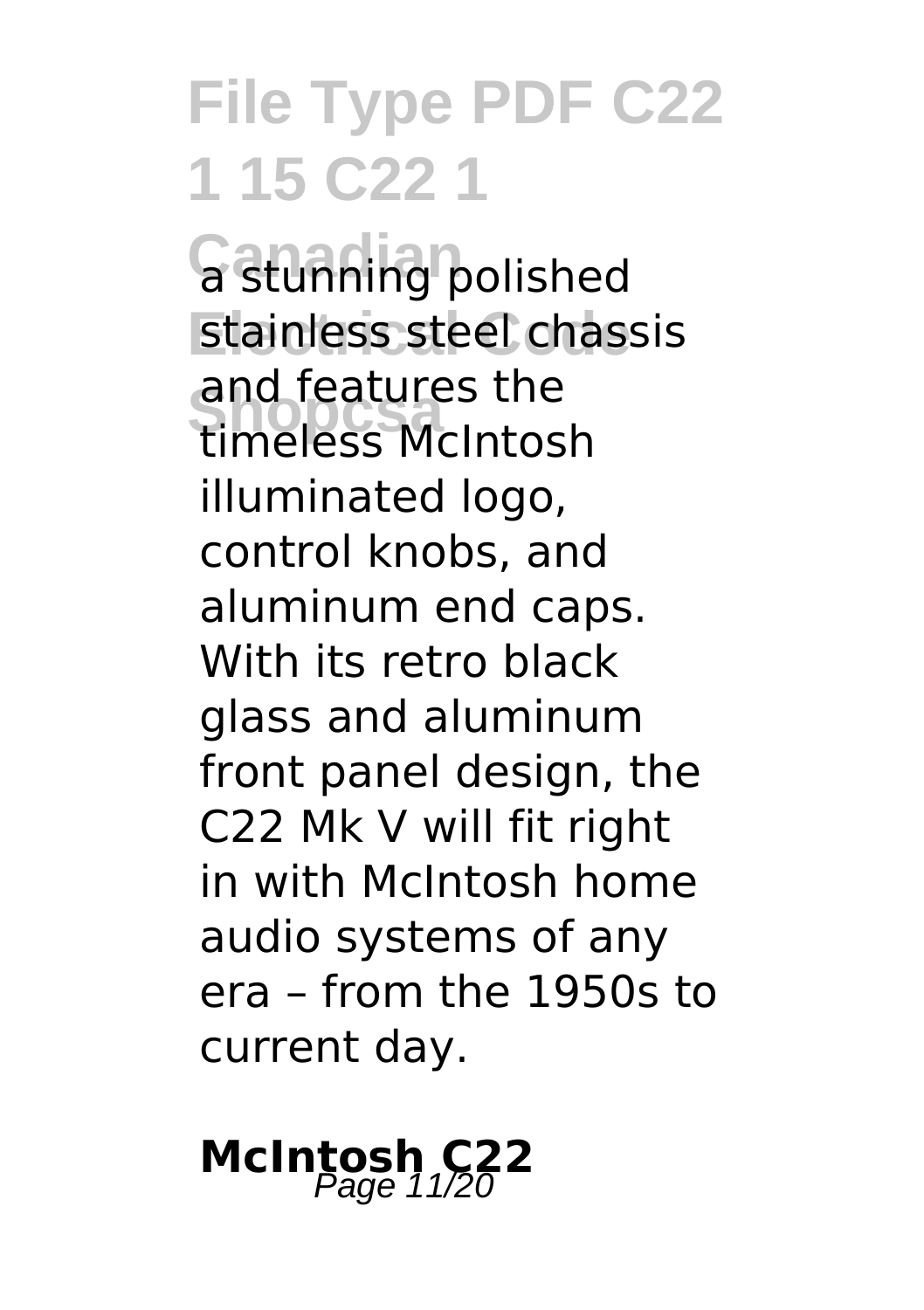#### **Canadian 2-Channel Vacuum Electrical Code Tube Preamplifier Mk V**

**MK V**<br>UT 2.5 0.14 2.5 690 D 10 15 10 15 WDU 4 0.5 4 690 D 9 22 9 22 UT 4 0.14 4 690 D 9 20 9 20 WDU 6 0.5 6 690 D 6 29 6 29 UT6 0.2 6 690 D 6 28 6 28 WDU 10 1.5 10 690 D 5 40 5 40 UT 10 0.5 10 690 D 5 39 5 39 HTB 6 0.5 Max. per Pillar 2 x 10mm2 3 x 6mm2 4 x 4mm2 4 x 0.5mm2 2 x 2.5mm2 Solid  $1 \times 6.0$ mm2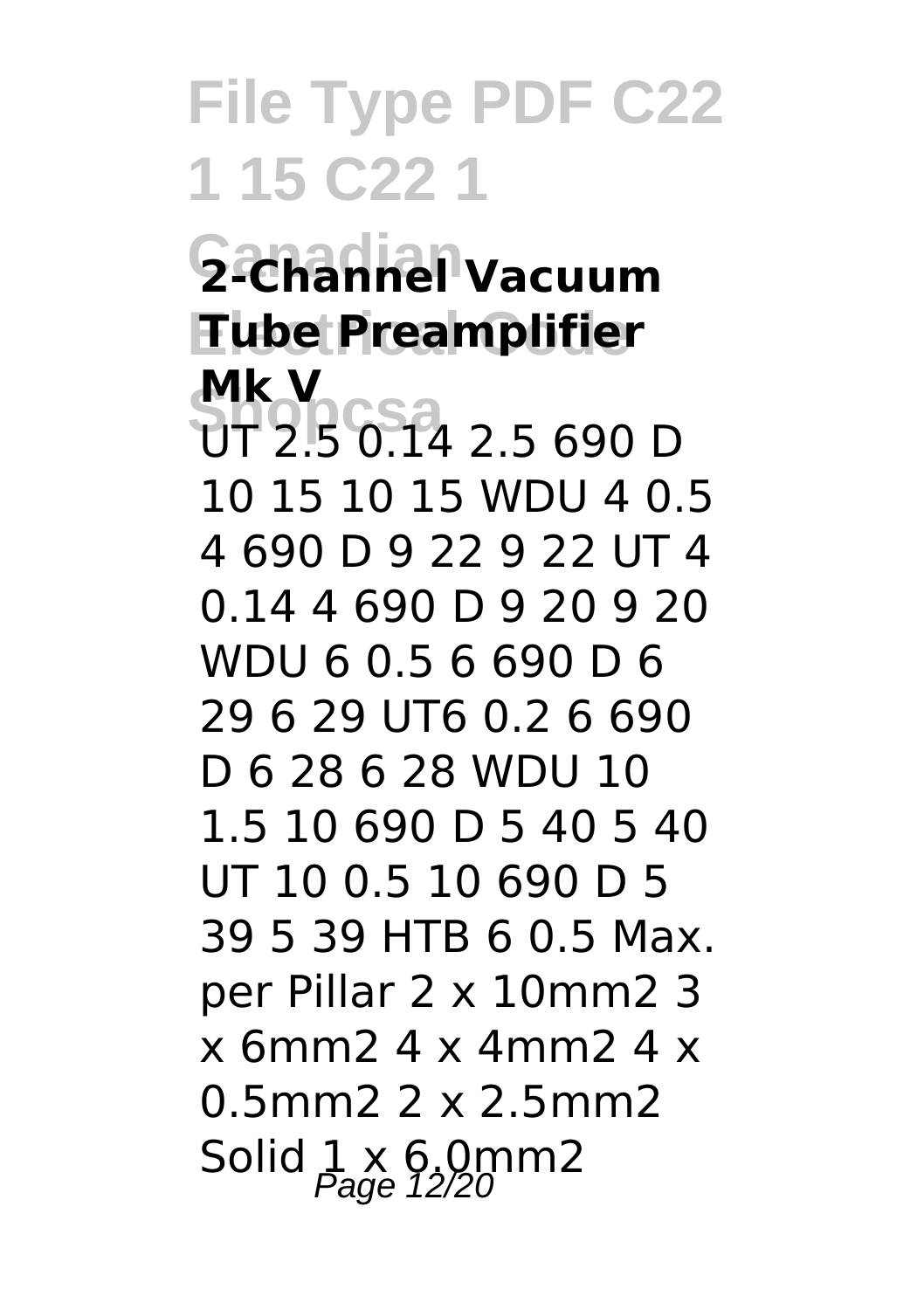**Canadian** Stranded 550 N/A 1 **Conductor Size mm2 Shopcsa**1 ...

#### **PL612 - hubbellcdn**

Jinan Hyupshin Flanges Co., Ltd Supply EN1092-1/11 Flange, Welding Neck Flange, WNRF Flange, Welded Neck Flange, A, B1, The specifications of EN1092-1 TYPE 11 PN6

...

#### **Flange EN1092-1 TYPE 11 Flange,**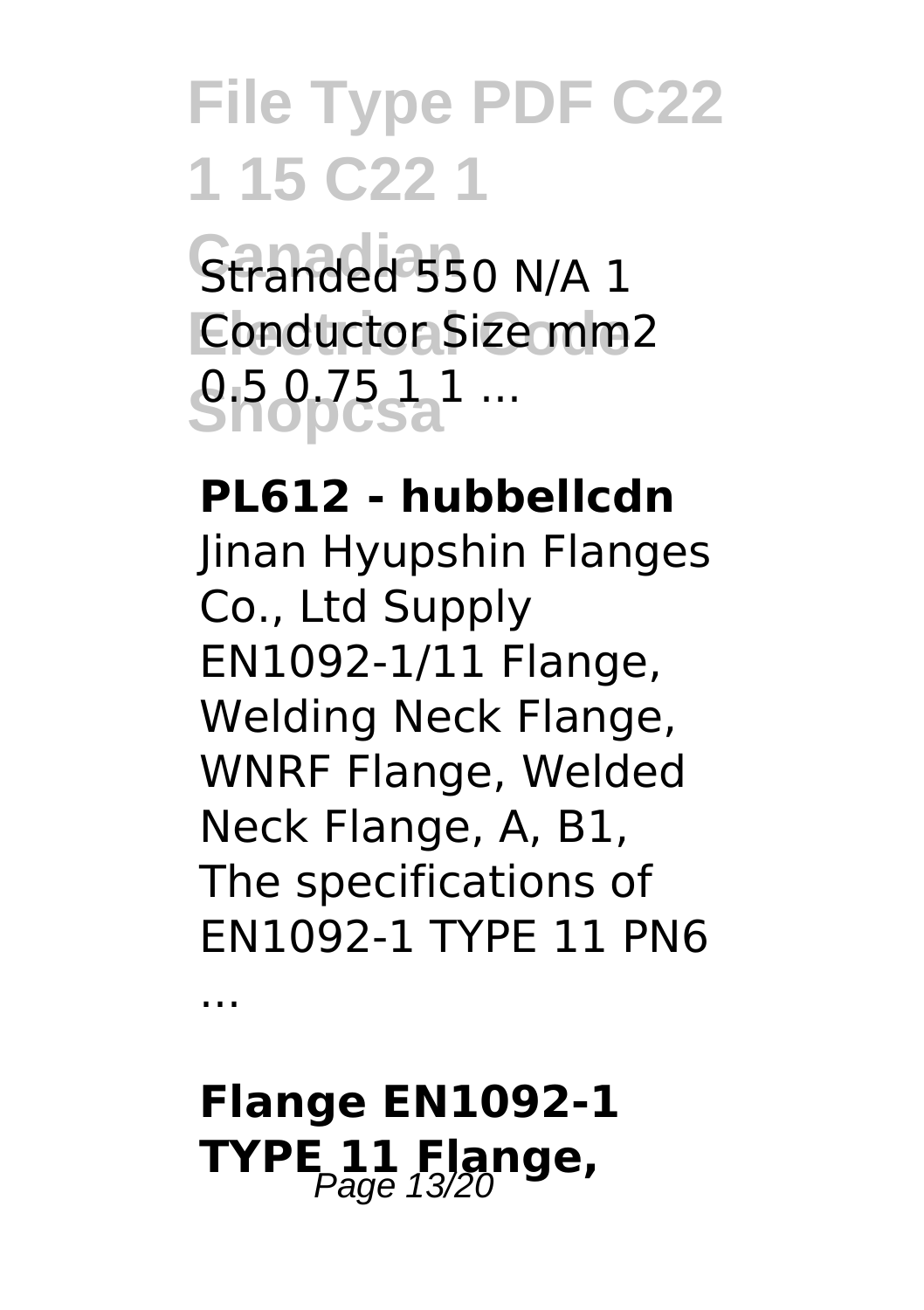**Canadian PN6, PN10, PN16, PN25, PN40, ode welding ...**<br>Address 1 . . .1 00 00 **Welding ...** PPPPP EEEEE 10 AAAAAAAAAAAAAAAA Frame PRE ST OP PRTAD DEVAD TA DATA Management Frame Fields - Clause 45 Write 1 . . .1 00 01 10 DDDD DDDDDDDDDDDD Z Z IDLE Read 1 . . .1 00 11 Z0 DDDDDDDDDDDDD DDD Read Inc. 1 . . .1 00 10 Z0 DDDDDDDDD DDDDDDD Z Z PPPPP<br>Page 14/20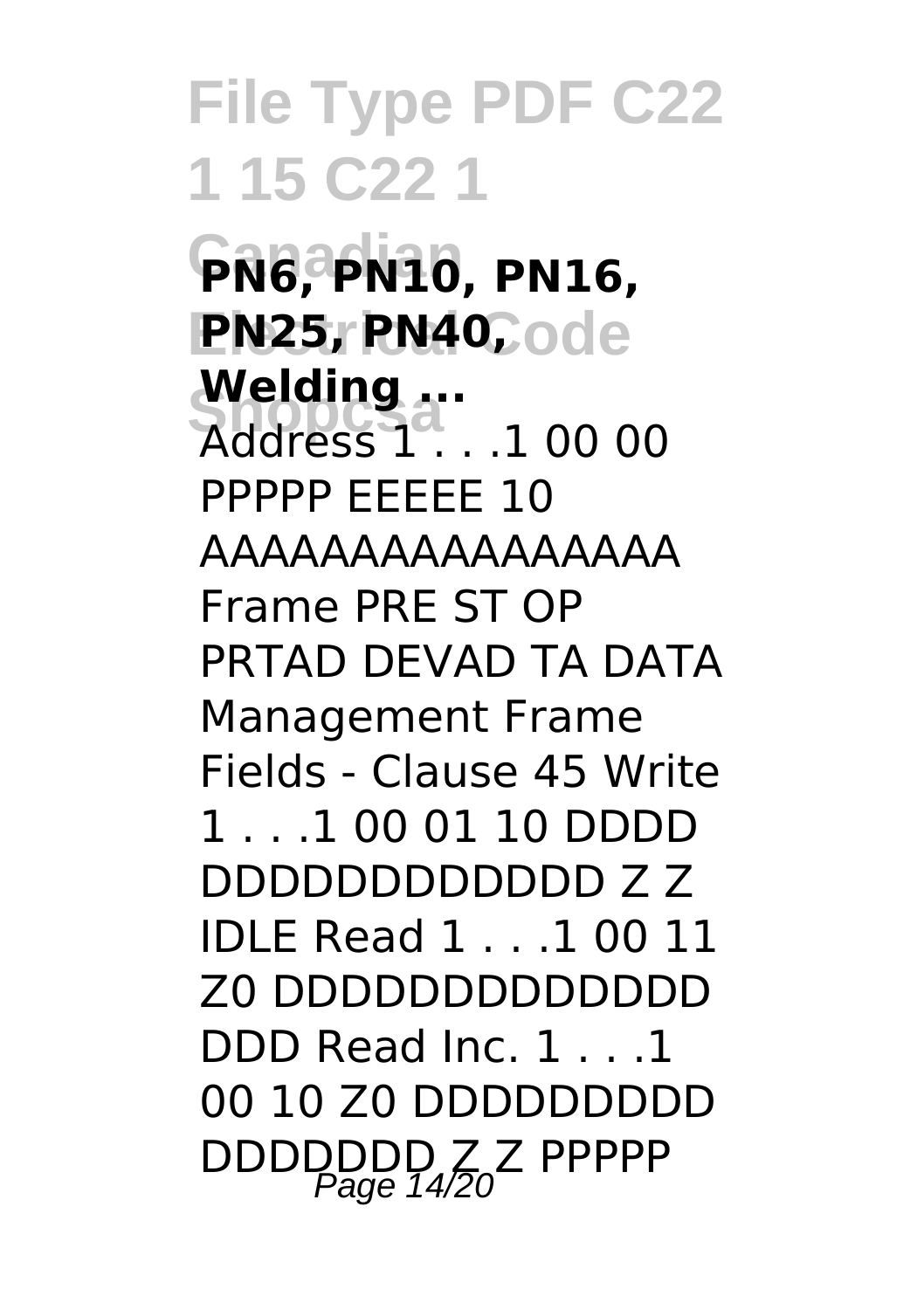**PPPPP** PPPP EEEEE **Electrical Code** EEEEE EEEEE FN **Shopcsa** Clause 22 Register 13 Reserved 15 5 4 0

#### **Clause 22 Access to Clause 45 Registers - IEEE 802**

bzx84-b33 \*y1 bzx84-c22 y8\* bzx84-b36 \*y2 bzx84-c24 y9\* bzx84-b39 \*s0 bzx84-c27 \*t2 bzx84-b43 \*s5 bzx84-c30 \*t5 bzx84-b47  $*$ s6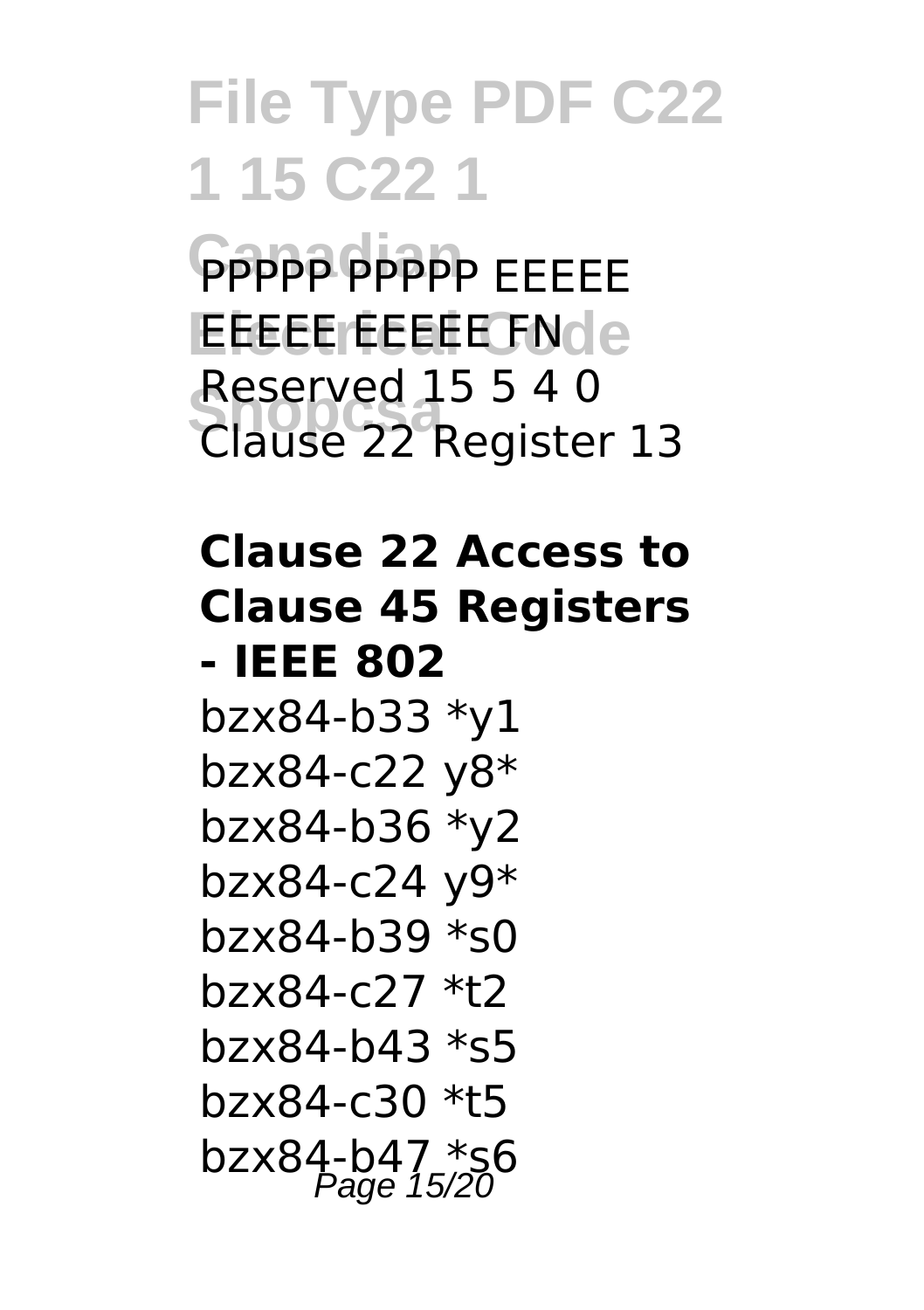**Canadian** bzx84-c33 \*t6 bzx84-b51 \*s9ode **Shopcsa** 14.1 15 a 14.85 15.15 bzx84-c36 \*t7 ... c 12.4 50 200 10 30 0.05 10.5 9.2 11.4 13.0 75 2.0 b 14.7 15.3 c 13.8 15.6 16 a 15.84 16.16 50 200 10 40 0.05 11.2 10.4 12.4 14.0 75 1.5 b 15.7 16.3

#### **BZX84 series Voltage regulator diodes - Nexperia** 2 x 4-1/2 Center for 1" Glass;  $2 \times 4-1/2$  Offset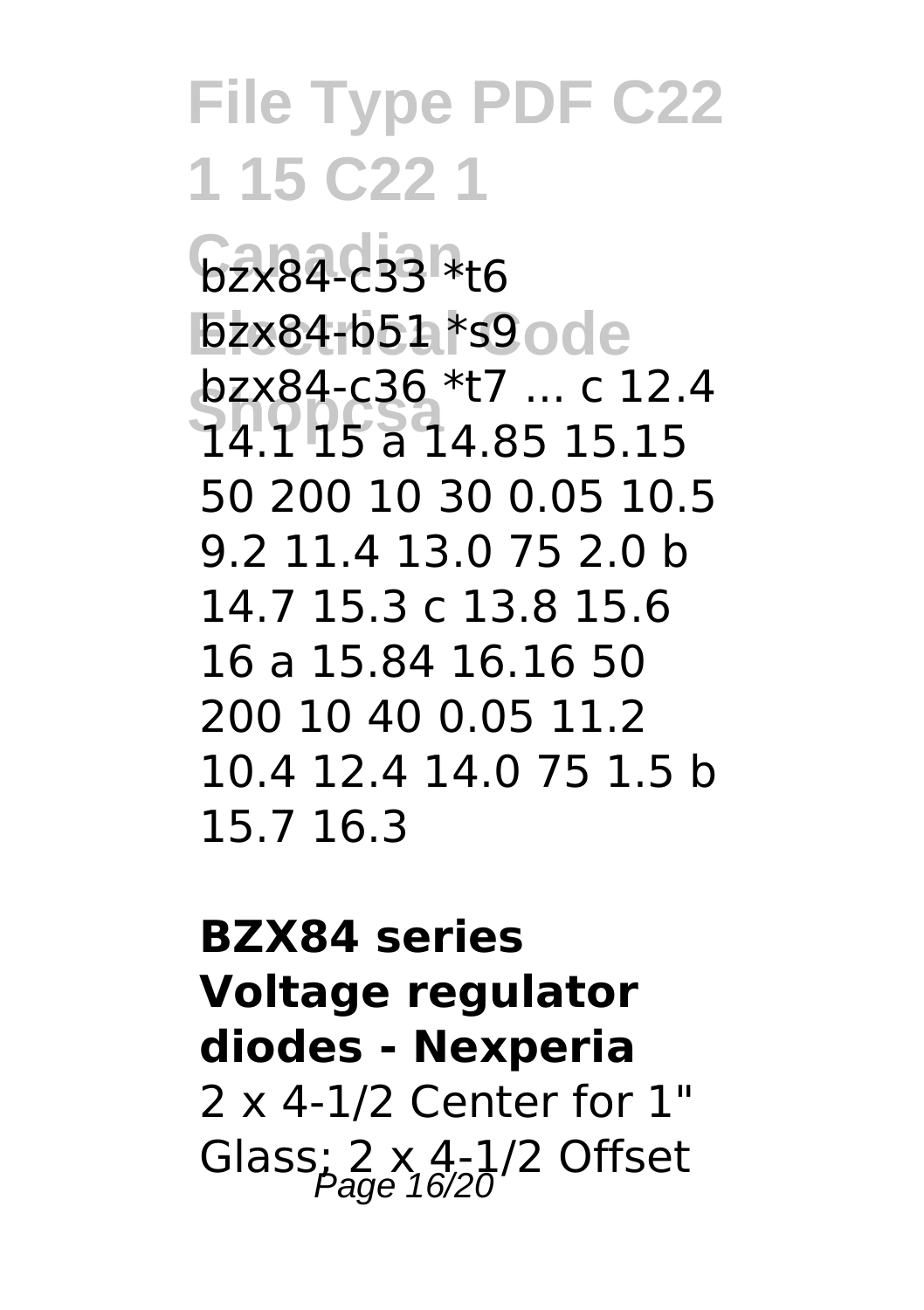**Canadian** for 1" Glass; 1-3/4 x 4 **Center-1/4"** Glass e **Shopport A** 4-1/2<br>Center-1/4" Glass; 1-3/4 X 4-1/2 Shower Slider. Contoured Slider; Ruby Slider; Tiffany Slider; Glazing Products; Curtain Wall. 1000 Curtain Wall; 600 Curtain Wall; 700 Curtain Wall; Catalogs; Entrance Hardware. Closers. Floor Closers; Overhead Closers ...

# **Home | PRL Glass** Page 17/20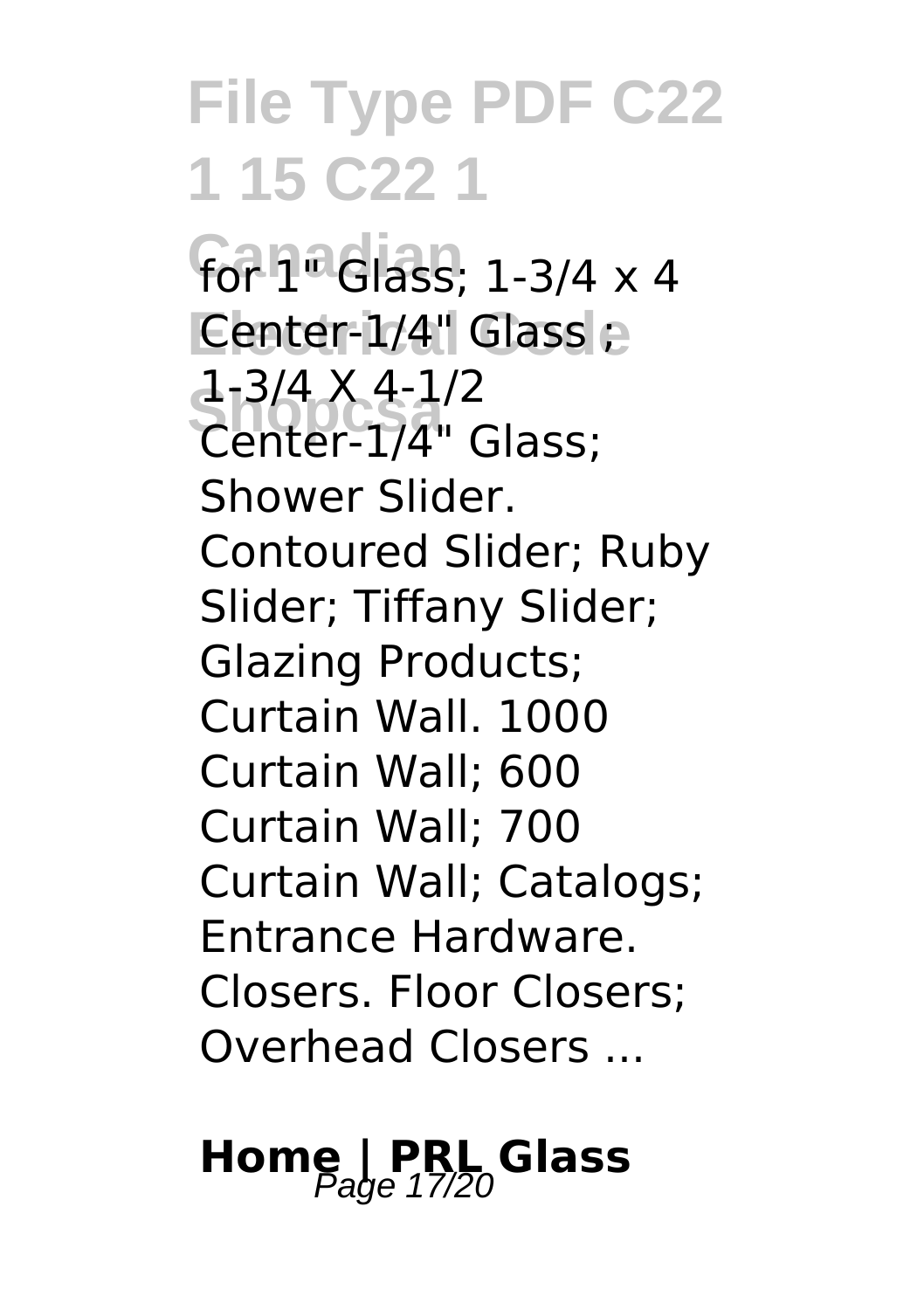**Canadian Systems Inc EDEC 0008000014000** SHORCA SHOPPS<br>Thomas Annonononono waaa 1000000000000 家电商品出现质量问题,请先联系厂家进行 d in in in in in in in i 的京东-客户服务-返修退换货"页面提交退 换申请,将有专业售后人员提供服务。

**MMC22-WH2237MMM**  $M$ **idea** $\Pi\Pi$ **2200W FIREFIRE BIRLEY 微晶面板 C22-WH2237(配汤蒸锅 ...** Puebla FC vs Club America, Live scores, lineups, video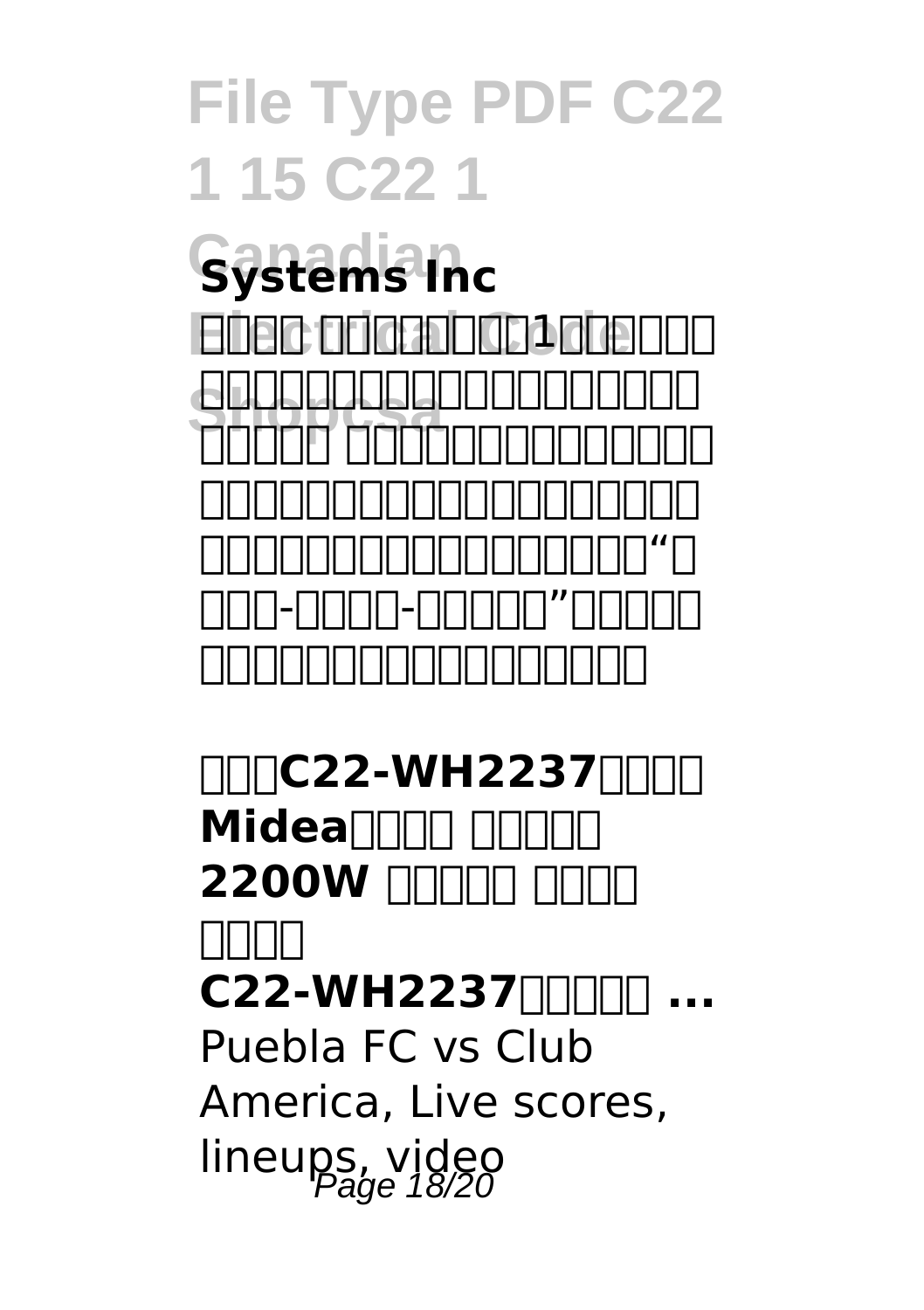**Canadian** highlights, push notifications, player **Shopcsa** profiles.

#### **Puebla FC - Club America (1-1), Liga MX, Clausura 2022, Mexico**

Various clips from films illustrating bad customer service...

Copyright code: [d41d8cd98f00b204e98](/sitemap.xml) [00998ecf8427e.](/sitemap.xml)